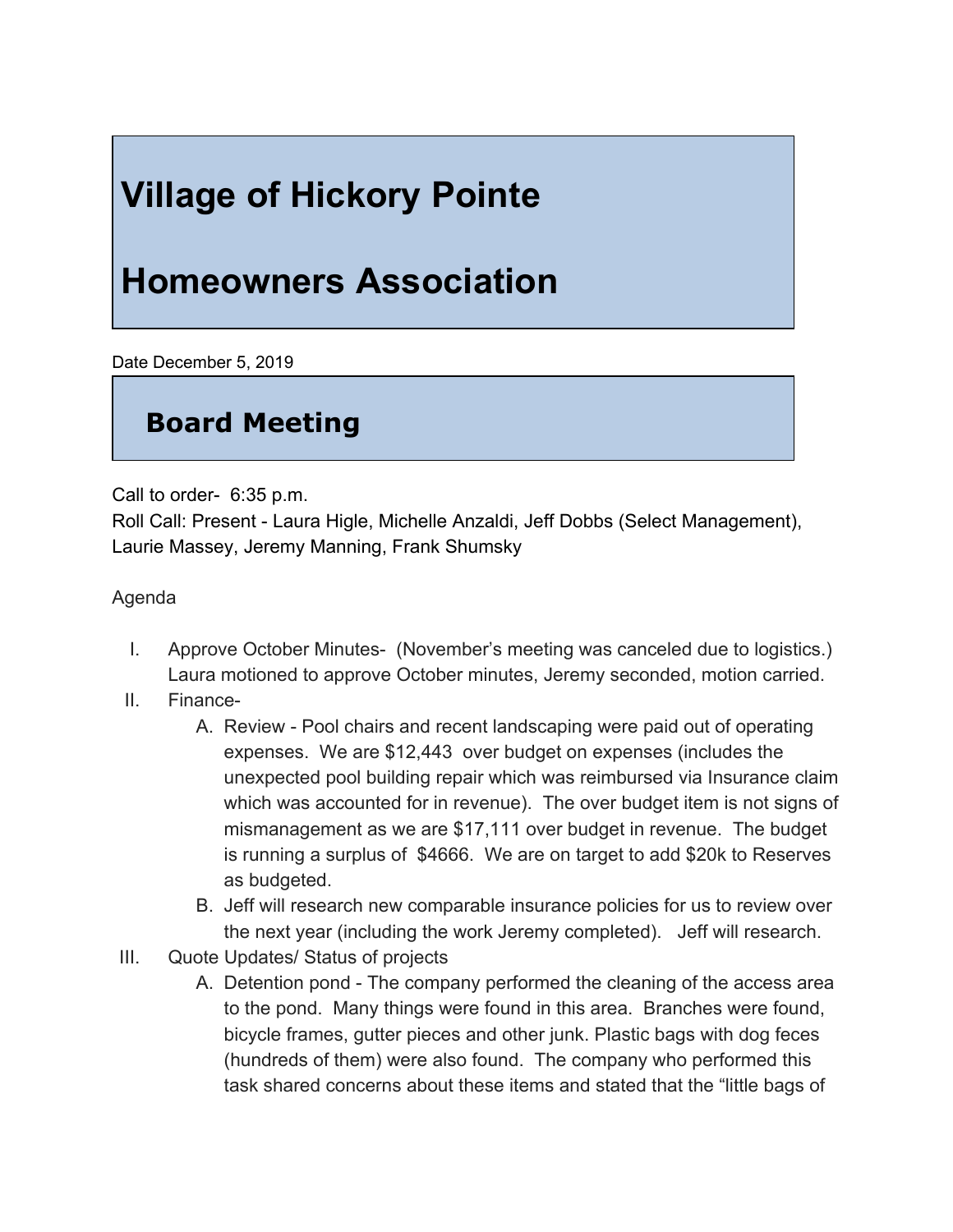dog feces are in the storm sewers. The company shared there were a couple of 55 gallon drums full of the bags indicating residents may be walking their dogs, picking up after their dogs and instead of disposing of the feces in trash, they are dropping them in the sewer grates. The company also shared that where they did the work resulted in the pond being deeper and a softer base which could be dangerous if anyone traipses into the pond. The company put up caution tape to alert anyone inclined to traipse. The Board is working on mitigation tactics and minimizing risk. The Board is also asking Jeff to find out how much of an outlier the detention pond risk is compared to baseline risk of detention ponds. We would also like to know what kinds of solutions might be possible.

- B. The Board is warning all residents of this pond area and the importance of not going into the pond or allowing children to play there especially after the recent work.
- C. The Board also requests that all residents who walk their dogs to pick up after their dogs and throw the animal's byproduct into the trash, not the sewers (little grates in our roads). This warning will also be included in the Annual letter and Annual meeting.
- D. The Board also discussed sending welcome letters for new homeowners. The welcome letter could include pool rules, by-laws, risk of detention pond, being responsible regarding your dog's feces, location of FAQs, website, shoveling sidewalks, etc.. Frank will bring a draft version of the letter to the next meeting.
- E. Catch basins were completed (per email from Jeff).
- F. Asphalt The work was completed and reseeding occurred. This area will need monitoring in the spring.
- G. Shellbark path was completed and should be monitored in the spring.
- H. Frank requested we evaluate killing mosquitoes in the pond. Frank will make a proposal to the Board. Jeremy identified the need for careful consideration of Board funded projects in some Common Areas but not others. The Board will review when proposal is made.
- IV. Aesthetic Committee:
	- A. Rotting Trim
		- 1. All homes have been delivered three letters, which included warning of legal action and homeowner's incurring that cost. Two houses have negotiated a delay. Four houses need to be taken to the next step. Board discussed the next step. The next step would include letters from our attorney notifying the homeowner is in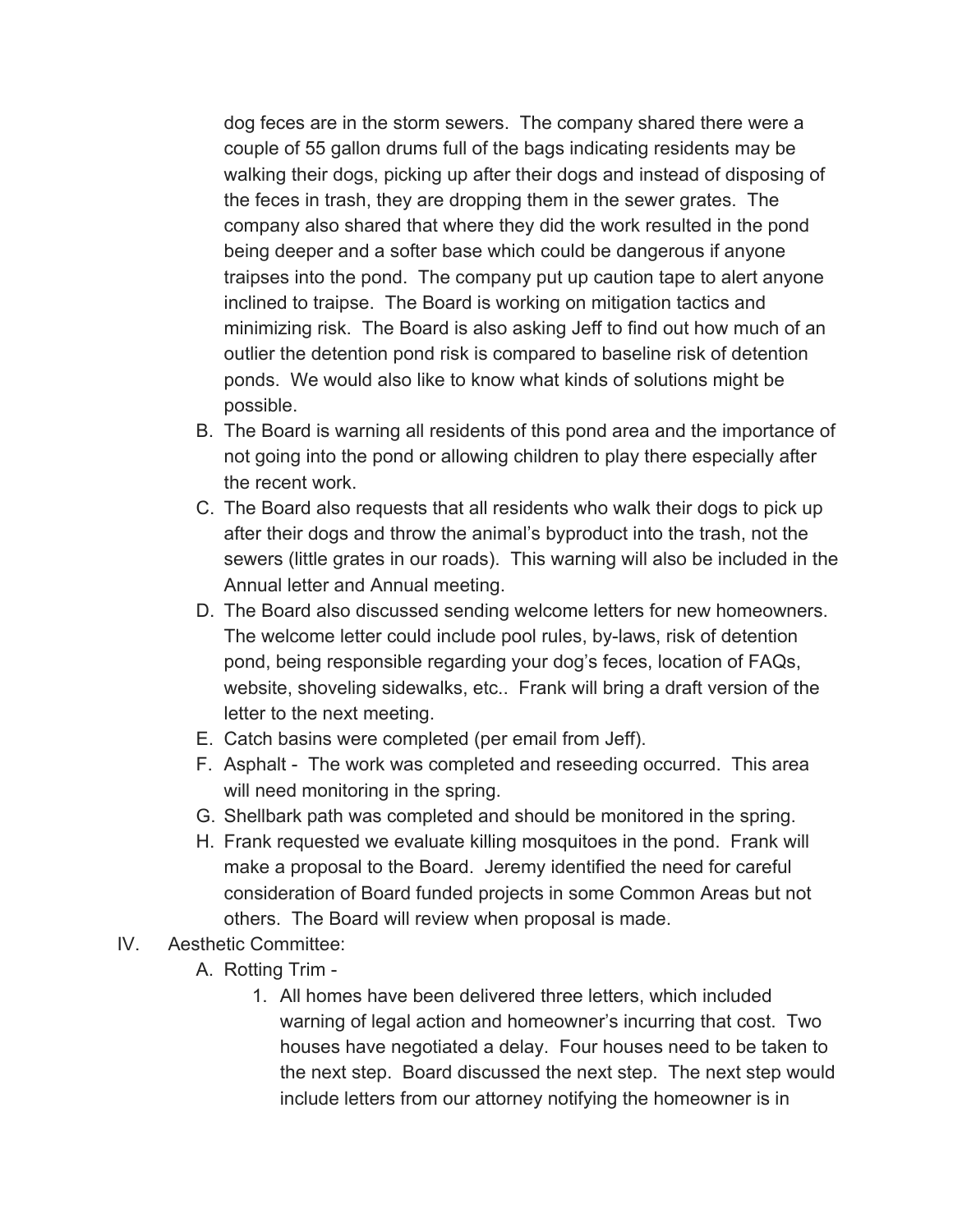violation of the bylaws. Michele moved to refer four cases to the attorney for suit on the enforcement of bylaws. Laurie seconded. Motion passed.

- 2. Unpleasant color choices Letters were sent and November 30, This was resolved.
- B. Landscaping *-*
	- 1. Tree replacement occurred (per warranty).
	- 2. Munger/ Hickory Pointe entrance landscaping was completed.
	- 3. New trees on Munger and Phase IV mulch project was completed.
	- 4. Second round of mulching by the trees was completed.
	- 5. Wind Blown Tree Behind Pool- we continue to wait for a quote and discussed this with Jeff (Select Mangagement).
- V. Pool
	- A. Pool furniture was ordered, waiting for delivery.
	- B. Community Building closing new drain was installed which will help blow out the pipes in preparation for winter and hopefully will avoid pipes bursting due to water not getting out of the pipes. Company will now come out and blow compressed air through the pipes for appropriate winterizing.
	- C. Jeff shared concern the pool will require plastering next spring. Further information will be obtained. The work was done by Clearwater in July 2014 in the amount of \$4870 (2 yr. warranty). Jeff shared the information regarding the marsite in the pool itself (it's getting very rough). We will receive quotes.
- VI. Update on Legal-
	- A. Collections as of November 30, 2019 we have collected \$33,720 through the collection process.
	- B. One last large account exists with the attorney at this time. A payment plan has been worked out.
	- C. Legal ledger and collection status update was provided and discussed.

VII. Bylaws -

- A. Board identified status of bylaw revisions.
- B. Michelle sent revisions to attorney. We are waiting for their response.

VIII. New Business-

- A. Annual Meeting
	- a. Jeff proposed our budget for next year. Board discussed. Jeff will make changes and email to all of us.
	- b. Jeff shared the Annual notice letter from last year.
	- c. Board discussed not allowing split payments again.